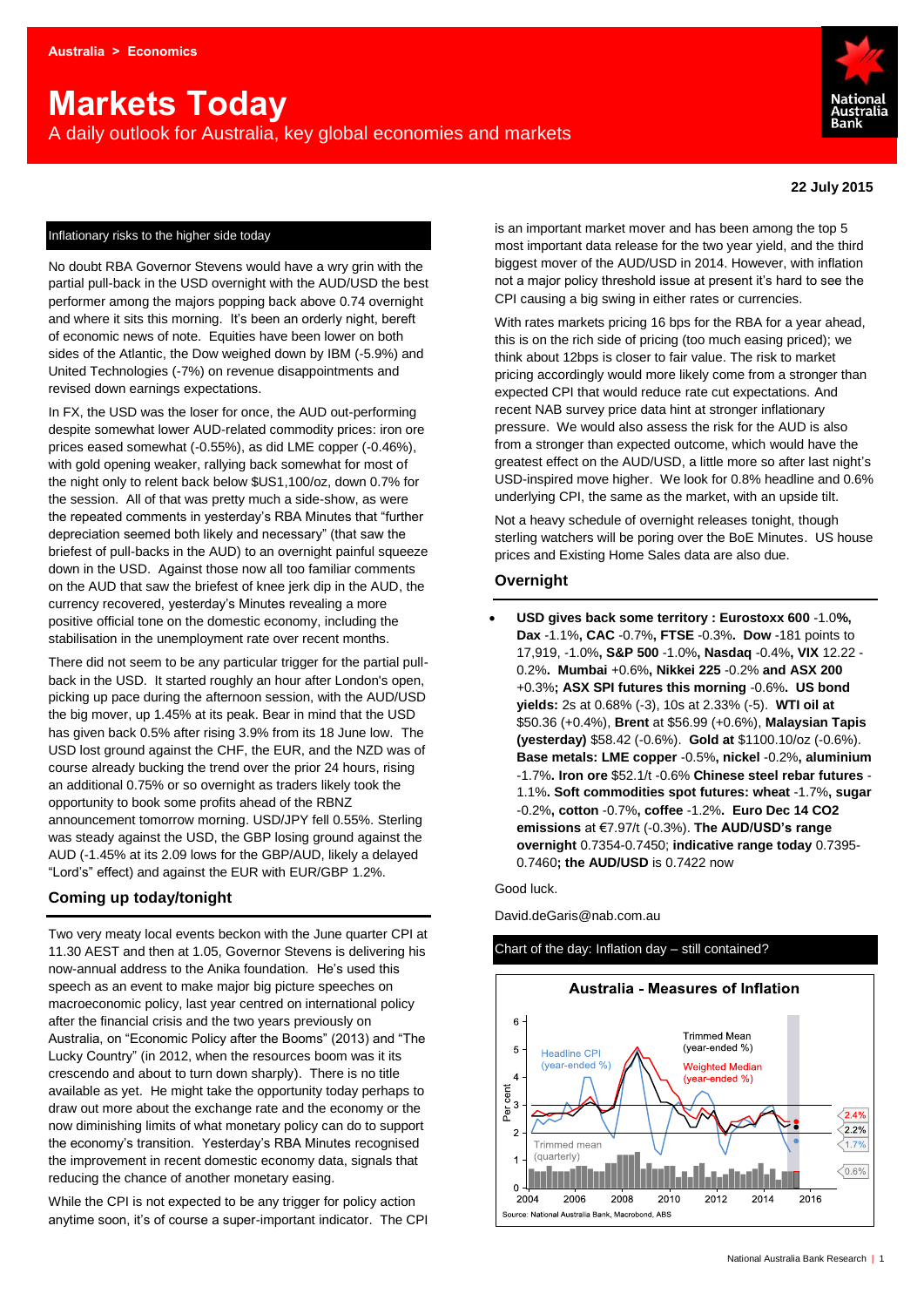

| Foreign Exchange             |        |        |        |                                       |                   |          |         | cquities |                          |                  |         | Commodities <sup>.</sup> |                                   |         |        |
|------------------------------|--------|--------|--------|---------------------------------------|-------------------|----------|---------|----------|--------------------------|------------------|---------|--------------------------|-----------------------------------|---------|--------|
|                              |        |        |        | <b>Indicative 24hr</b><br>ranges (**) |                   | Other FX |         |          | <b>Major Indices</b>     |                  |         |                          |                                   | Last    | % day  |
|                              | Last   | % chge | Low    | High                                  |                   | Last     | % chge  |          |                          | Last             | % day   | % year                   | Oil (Brent)                       | 56.99   | 0.6    |
| <b>AUD</b>                   | 0.7422 | 0.7    | 0.7341 | 0.7450                                | <b>HKD</b>        | 7.7510   | 0.0     |          | Dow                      | 17,919           | $-1.0$  | 5.1                      | Oil (WTI)                         | 50.36   | 0.4    |
| <b>NZD</b>                   | 0.6630 | 0.3    | 0.6591 | 0.6655                                | <b>CNY</b>        | 6.2107   | 0.0     |          | S&P 500                  | 2.119            | $-0.4$  | 7.4                      | Oil (Tapis)                       | 58.42   | $-0.6$ |
| <b>EUR</b>                   | 1.0943 | 0.8    | 1.0856 | 1.0970                                | SGD               | 1.3636   | $-0.2$  |          | Nasdag                   | 5,208            | $-0.2$  | 17.7                     | Gold                              | 1100.10 | $-0.6$ |
| <b>GBP</b>                   | 1.5560 | 0.1    | 1.5535 | 1.5575                                | <b>IDR</b>        | 13.368   | $-0.1$  |          | VIX Index                | 12.22            | $-0.2$  | $-4.6$                   | <b>CRB</b>                        | 212.01  | 0.1    |
| JPY                          | 123.90 | $-0.4$ | 123.76 | 124.40                                | <b>THB</b>        | 34.42    | $-0.2$  |          | <b>FTSE</b>              | 6.769            | $-0.3$  | 0.6                      | <b>GS Metals</b>                  | 289.0   | $-1.0$ |
| CAD                          | 1.2944 | $-0.4$ | 1.2917 | 1.3001                                | <b>KRW</b>        | 1,149    | $-0.4$  |          | <b>DAX</b>               | 11,605           | $-1.1$  | 20.7                     | Aluminium                         | 1661    | $-1.7$ |
| AUD/EUR                      | 0.6783 | 0.0    |        |                                       | <b>TWD</b>        | 31.18    | $-0.1$  |          | CAC <sub>40</sub>        | 5,107            | $-0.7$  | 18.6                     | Copper                            | 5455    | $-0.5$ |
| AUD/JPY                      | 91.96  | 0.3    |        |                                       | PHP               | 45.17    | $-0.2$  |          | Nikkei                   | 20,842           | 0.9     | 35.8                     | <b>Nickel</b>                     | 11675   | $-0.2$ |
| AUD/GBP                      | 0.4770 | 0.6    |        |                                       | <b>CHF</b>        | 0.96     | $-0.2$  |          | Shanghai                 | 4,018            | 0.6     | 93.6                     | Zinc                              | 2035    | $-0.9$ |
| AUD/NZD                      | 1.1196 | 0.4    |        |                                       | <b>SEK</b>        | 8.54     | $-1.0$  |          | Hang Seng                | 25,536           | 0.5     | 7.4                      | Ch. steel                         | 2077    | $-1.1$ |
|                              |        |        |        |                                       |                   |          |         |          | ASX 200                  | 5,707            | 0.3     | 2.9                      | Iron ore                          | 52.1    | $-0.6$ |
|                              |        |        |        |                                       |                   |          |         |          |                          |                  |         |                          | St. coal                          | 61.8    | n.a.   |
| <b>Interest Rates</b>        |        |        |        |                                       |                   |          |         |          | <b>Overnight Futures</b> |                  |         | Wheat Chic.              | 533.3                             | $-1.7$  |        |
| <b>Indicative Swap Rates</b> |        |        |        | <b>Benchmark 10 Year Bonds</b>        |                   |          |         |          |                          |                  |         | Sugar                    | 11.42                             | $-0.2$  |        |
|                              | Cash   | 3mth   | 2Yr    | 10Yr                                  |                   | Last     | chge    | Sprd     |                          |                  | Last    | Chge                     | Cotton                            | 64.24   | $-0.7$ |
| <b>USD</b>                   | 0.25   | 0.30   | 0.94   | 2.41                                  | <b>USD 10</b>     | 2.33     | $-0.05$ |          |                          | <b>Australia</b> |         |                          | Coffee                            | 126.0   | $-1.2$ |
| <b>AUD</b>                   | 2.00   | 2.15   | 2.12   | 3.26                                  | AUD <sub>10</sub> | 2.94     | 0.02    | 0.61     |                          | 3 mth bill       | 97.89   | 0.00                     |                                   |         |        |
| <b>NZD</b>                   | 3.25   | 3.07   | 2.88   | 3.74                                  | NZD <sub>10</sub> | 3.45     | 0.00    | 1.12     |                          | 3 Yr bond        | 98      | 0.03                     | CO <sub>2</sub> Emissions - Euros |         |        |
| <b>EUR</b>                   | 0.05   | 0.06   | 0.10   | 1.10                                  | CAD <sub>10</sub> | 1.57     | $-0.01$ | $-0.76$  |                          | 10 Yr bond       | 97.04   | 0.05                     |                                   | Last    | % day  |
| GBP                          | 0.50   | 0.58   | 1.15   | 2.20                                  | <b>EUR 10</b>     | 0.78     | 0.02    | $-1.54$  |                          | $3/10$ sprd      | 0.97    | $-0.02$                  | Dec-2015                          | 7.97    | $-0.3$ |
| <b>JPY</b>                   | 0.10   | 0.10   | 0.15   | 0.60                                  | <b>GBP 10</b>     | 2.09     | 0.03    | $-0.24$  |                          | SPI              | $-32.0$ | $-0.6$                   | Dec-2016                          | 8.06    | $-0.2$ |
| CAD                          | 0.50   | 1.17   | 0.77   | 2.07                                  | <b>JPY 10</b>     | 0.42     | $-0.01$ | $-1.91$  |                          |                  |         |                          | Dec-2017                          | 8.18    | $-0.2$ |

Please note the high/low FX rates are only an indication. Please refer to your National Dealer for confirmation.

\* All near futures contracts, except CRB. GS Metals is Goldman Sachs industrial metals index. Metals prices are CME. Emissions: ICE Dec contracts, Euros \*\* These are indicative ranges over the past 24 hours; please confirm rates with your NAB dealer

Last is around 6:30am Sydney

Source: Bloomberg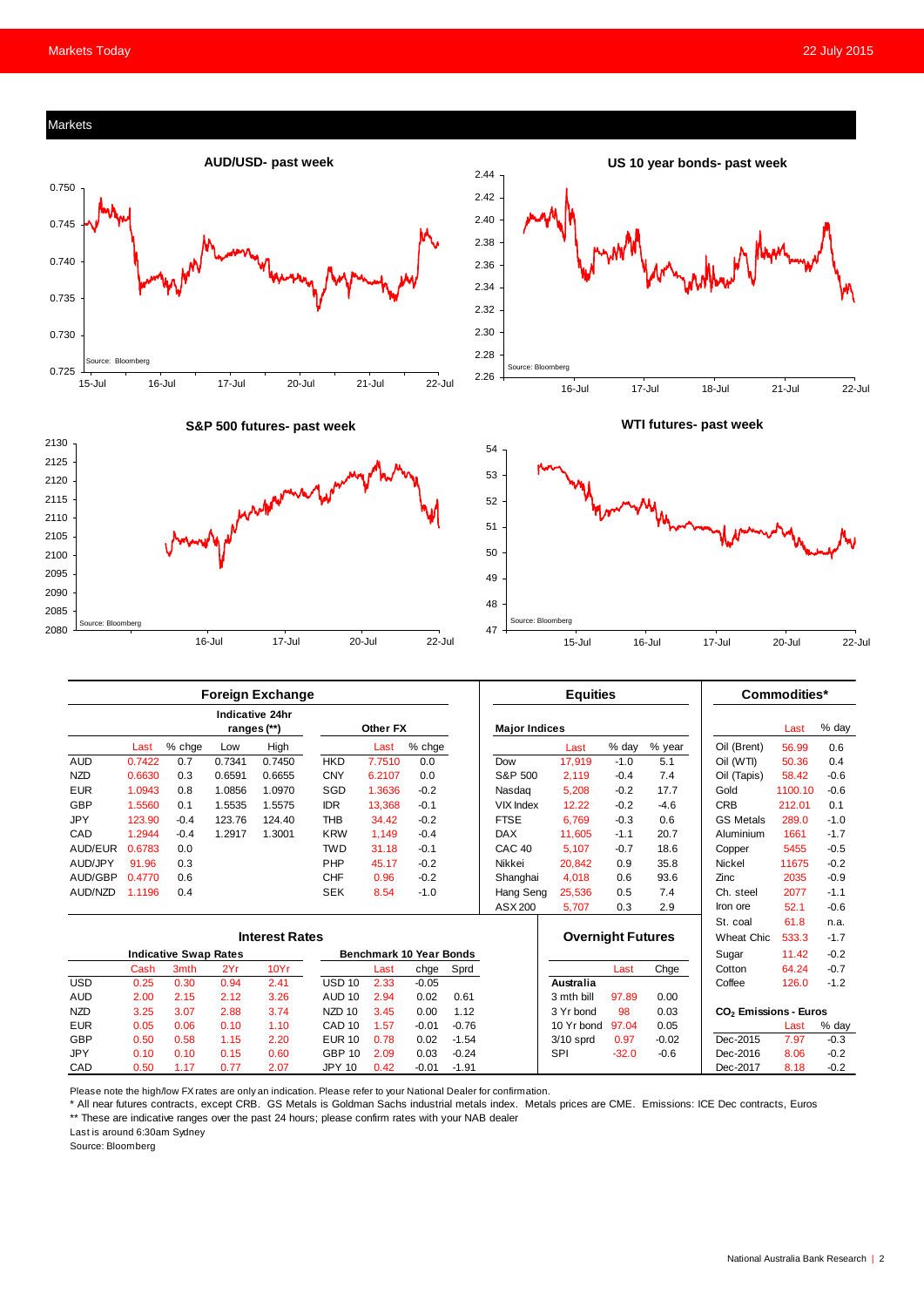## Calendar

| Calendar                                          |                                                                                       |                      |                                |                                |        |                                |                |                |  |  |
|---------------------------------------------------|---------------------------------------------------------------------------------------|----------------------|--------------------------------|--------------------------------|--------|--------------------------------|----------------|----------------|--|--|
|                                                   |                                                                                       | <b>Time</b>          | <b>NAB</b>                     |                                |        |                                |                |                |  |  |
|                                                   | <b>Country Economic Indicator</b>                                                     | Period               | Forecast                       | Consensus                      | Actual | <b>Previous</b>                | <b>GMT</b>     | <b>AEST</b>    |  |  |
|                                                   | Wednesday, 22 July 2015                                                               |                      |                                |                                |        |                                |                |                |  |  |
| AU                                                | Westpac Leading Index MoM                                                             | Jun                  |                                |                                |        | $-0.1%$                        | 0.30           | 10.30          |  |  |
| AU                                                | <b>Skilled Vacancies MoM</b>                                                          | Jun                  |                                |                                |        | $-1.00%$                       | 1.00           | 11.00          |  |  |
| <b>AU</b><br><b>AU</b>                            | CPI QoQ/YoY<br><b>CPI Trimmed Mean QoQ/YoY</b>                                        | 2Q<br>2Q             | $0.8\%/1.7\%$<br>$0.6\%/2.2\%$ | $0.8\%/1.7\%$<br>$0.6\%/2.1\%$ |        | $0.2\%/1.3\%$<br>$0.6\%/2.3\%$ | 1.30<br>1.30   | 11.30<br>11.30 |  |  |
| <b>AU</b>                                         | <b>CPI Weighted Median YoY</b>                                                        | 2Q                   | $0.6\%/2.4\%$                  | 0.6%/2.3%                      |        | $0.6\%/2.4\%$                  | 1.30           | 11.30          |  |  |
| CН                                                | <b>MNI Business Indicator</b>                                                         | Jul                  |                                |                                |        | 53.5                           | 1.45           | 11.45          |  |  |
| CН                                                | Conference Board Leading Economic Index                                               | Jun                  |                                |                                |        |                                | 2.00           | 12.00          |  |  |
| <b>AU</b>                                         | RBA Governor Stevens speaks to Anika Foundation (no speech title as yet)              |                      |                                |                                |        |                                | 3.05           | 13.05          |  |  |
| JN                                                | All Industry Activity Index MoM                                                       | May                  |                                | $-0.60%$                       |        | 0.1%                           | 4.30           | 14.30          |  |  |
| UK<br>EС                                          | Bank of England Minutes<br>Euro Area First Quarter Government Debt/Deficit            |                      |                                |                                |        |                                | 8.30           | 18.30<br>19.00 |  |  |
| US                                                | <b>MBA Mortgage Applications</b>                                                      | <b>Jul-17</b>        |                                |                                |        |                                | 9.00<br>11.00  | 21.00          |  |  |
| US                                                | FHFA House Price Index MoM                                                            | May                  |                                | 0.40%                          |        | 0.3%                           | 13.00          | 23.00          |  |  |
| US                                                | Existing Home Sales / MoM                                                             | Jun                  |                                | 5.40M/0.9%                     |        | 5.35M/5.1%                     | 14.00          | 0.00           |  |  |
|                                                   | Thursday, 23 July 2015                                                                |                      |                                |                                |        |                                |                |                |  |  |
| NZ                                                | <b>RBNZ Official Cash Rate</b>                                                        | $Jul-23$             | 3.00%                          | 3.00%                          |        | 3.25%                          | 21.00          | 7.00           |  |  |
| JN                                                | <b>Trade Balance Adjusted</b>                                                         | Jun                  |                                | $-4260.0B$                     |        | $-4182.5B$                     | 23.50          | 9.50           |  |  |
| UK                                                | Retail Sales Ex Auto Fuel MoM                                                         | Jun                  |                                |                                |        | 0.2%                           | 8.30           | 18.30          |  |  |
| US<br>US                                          | Chicago Fed Nat Activity Index<br>Initial Jobless Claims                              | Jun<br><b>Jul-18</b> |                                | $-0.05$<br>280K                |        | $-0.17$<br>281K                | 12.30<br>12.30 | 22.30<br>22.30 |  |  |
| СA                                                | <b>Retail Sales MoM</b>                                                               | May                  |                                | 0.60%                          |        | $-0.1%$                        | 12.30          | 22.30          |  |  |
| UK                                                | <b>CBI Reported Sales</b>                                                             | Jul                  |                                |                                |        |                                | 14.00          | 0.00           |  |  |
| UK                                                | <b>BBA Loans for House Purchase</b>                                                   | Jun                  |                                |                                |        |                                | 14.00          | 0.00           |  |  |
| EС                                                | <b>Consumer Confidence</b>                                                            | Jul A                |                                | $-5.8$                         |        | $-5.6$                         | 14.00          | 0.00           |  |  |
| US                                                | Leading Index                                                                         | Jun                  |                                | 0.20%                          |        | 0.7%                           | 14.00          | 0.00           |  |  |
| US                                                | Kansas City Fed Manf. Activity                                                        | Jul                  |                                | -5                             |        | -9                             | 15.00          | 1.00           |  |  |
| Friday                                            | 24 July 2015                                                                          |                      |                                |                                |        |                                |                |                |  |  |
| NZ                                                | <b>Trade Balance</b>                                                                  | Jun                  | $+$ \$353M                     | $+$100M$                       |        |                                | 22.45          | 8.45           |  |  |
| JN<br>CH                                          | Nikkei Japan Manufacturing PMI<br><b>Caixin China Manufacturing PMI</b>               | Jul P<br>Jul P       |                                | 50.5<br>49.7                   |        | 50.1<br>49.4                   | 1.35<br>1.45   | 11.35<br>11.45 |  |  |
| NZ                                                | Residential Lending/LVR                                                               | Jun                  |                                |                                |        |                                |                |                |  |  |
| GE                                                | Markit/BME Germany Manufacturing PMI                                                  | Jul P                |                                | 51.9                           |        | 51.9                           | 7.30           | 17.30          |  |  |
| EC                                                | Markit Eurozone Manufacturing PMI                                                     | Jul P                |                                | 52.5                           |        | 52.5                           | 8.00           | 18.00          |  |  |
| US                                                | Markit US Manufacturing PMI                                                           | Jul P                |                                | 53.6                           |        | 53.6                           | 13.45          | 23.45          |  |  |
| US                                                | New Home Sales/MoM                                                                    | Jun                  |                                | 546K/-0.1%                     |        | 546K/2.2%                      | 14.00          | 0.00           |  |  |
|                                                   | Monday, 27 July 2015                                                                  |                      |                                |                                |        |                                |                |                |  |  |
| JN                                                | PPI Services YoY                                                                      | Jun                  |                                |                                |        | 0.6%                           | 23.50          | 9.50           |  |  |
| CН<br>GЕ                                          | <b>Industrial Profits YoY</b><br>IFO Business Climate/Current Assessment/Expectations | Jun<br>Jul           |                                |                                |        |                                | 1.30<br>8.00   | 11.30<br>18.00 |  |  |
| EC                                                | M3 Money Supply YoY                                                                   | Jun                  |                                |                                |        |                                | 8.00           | 18.00          |  |  |
| EC                                                | M3 3-month average                                                                    | Jun                  |                                |                                |        |                                | 8.00           | 18.00          |  |  |
| US                                                | Durable Goods Orders                                                                  | Jun                  |                                | 2.70%                          |        | $-1.8%$                        | 12.30          | 22.30          |  |  |
| US                                                | Durables Ex Transportation                                                            | Jun                  |                                | 0.60%                          |        | 0.5%                           | 12.30          | 22.30          |  |  |
| US                                                | Cap Goods Orders Nondef Ex Air                                                        | Jun                  |                                |                                |        | 0.4%                           | 12.30          | 22.30          |  |  |
| US                                                | Cap Goods Ship Nondef Ex Air                                                          | Jun                  |                                |                                |        | 0.3%                           | 12.30          | 22.30          |  |  |
| GЕ                                                | Retail Sales MoM/YoY                                                                  | Jun                  |                                |                                |        |                                | 14.00          | 0.00           |  |  |
| CA                                                | <b>Bloomberg Nanos Confidence</b>                                                     | <b>Jul-24</b>        |                                |                                |        |                                | 14.00          | 0.00           |  |  |
| US                                                | Dallas Fed Manf. Activity<br>Tuesday, 28 July 2015                                    | Jul                  |                                | -4                             |        |                                | 14.30          | 0.30           |  |  |
| AU                                                | ANZ Roy Morgan Weekly Consumer Confidence Index                                       | <b>Jul-26</b>        |                                |                                |        |                                | 23.30          | 9.30           |  |  |
| UK                                                | GDP QoQ/YoY                                                                           | 2Q A                 |                                |                                |        |                                | 8.30           | 18.30          |  |  |
| UK                                                | Index of Services MoM                                                                 | May                  |                                |                                |        |                                | 8.30           | 18.30          |  |  |
| UK                                                | Index of Services 3M/3M                                                               | May                  |                                |                                |        |                                | 8.30           | 18.30          |  |  |
| СA                                                | <b>Industrial Product Price MoM</b>                                                   | Jun                  |                                |                                |        |                                | 12.30          | 22.30          |  |  |
| СA                                                | Raw Materials Price Index MoM                                                         | Jun                  |                                |                                |        |                                | 12.30          | 22.30          |  |  |
| US                                                | S&P/CS 20 City MoM SA                                                                 | May                  |                                |                                |        |                                | 13.00          | 23.00          |  |  |
| US<br>US                                          | Markit US Composite PMI<br>Markit US Services PMI                                     | Jul P<br>Jul P       |                                |                                |        |                                | 13.45          | 23.45          |  |  |
| UK                                                | Nationwide House PX MoM                                                               | Jul                  |                                |                                |        |                                | 13.45<br>14.00 | 23.45<br>0.00  |  |  |
| UK                                                | Nationwide House Px NSA YoY                                                           | Jul                  |                                |                                |        |                                | 14.00          | 0.00           |  |  |
| CН                                                | Leading Index                                                                         | Jun                  |                                |                                |        |                                | 14.00          | 0.00           |  |  |
| US                                                | Consumer Confidence Index                                                             | Jul                  |                                |                                |        |                                | 14.00          | 0.00           |  |  |
| US                                                | Richmond Fed Manufact. Index                                                          | Jul                  |                                |                                |        | 6                              | 14.00          | 0.00           |  |  |
| Upcoming Central Bank Interest Rate Announcements |                                                                                       |                      |                                |                                |        |                                |                |                |  |  |
|                                                   | New Zealand, RBNZ                                                                     | 23-Jul               | 3.00%                          | 3.00%                          |        | 3.25%                          |                |                |  |  |
|                                                   | <b>US Federal Reserve</b>                                                             | 30-Jul               |                                |                                |        |                                |                |                |  |  |
| Australia, RBA                                    |                                                                                       |                      | 2.00%                          | 2.00%                          |        | 2.00%                          |                |                |  |  |
| UK BOE                                            |                                                                                       | 6-Aug                |                                |                                |        | 0.50%                          |                |                |  |  |
| Japan, BoJ                                        |                                                                                       | 7-Aug                | $0.0\% - 0.1\%$                | $0.0\% - 0.1\%$                |        | $0.0\% - 0.1\%$                |                |                |  |  |
| Europe ECB                                        |                                                                                       | 3-Sep<br>10-Sep      |                                |                                |        | 0.05%<br>0.50%                 |                |                |  |  |
| Canada, BoC                                       | dah Maan Timer AFCT.                                                                  |                      |                                |                                |        |                                |                |                |  |  |

**GMT: Greenwich Mean Time; AEST: Australian Eastern Standard Time**